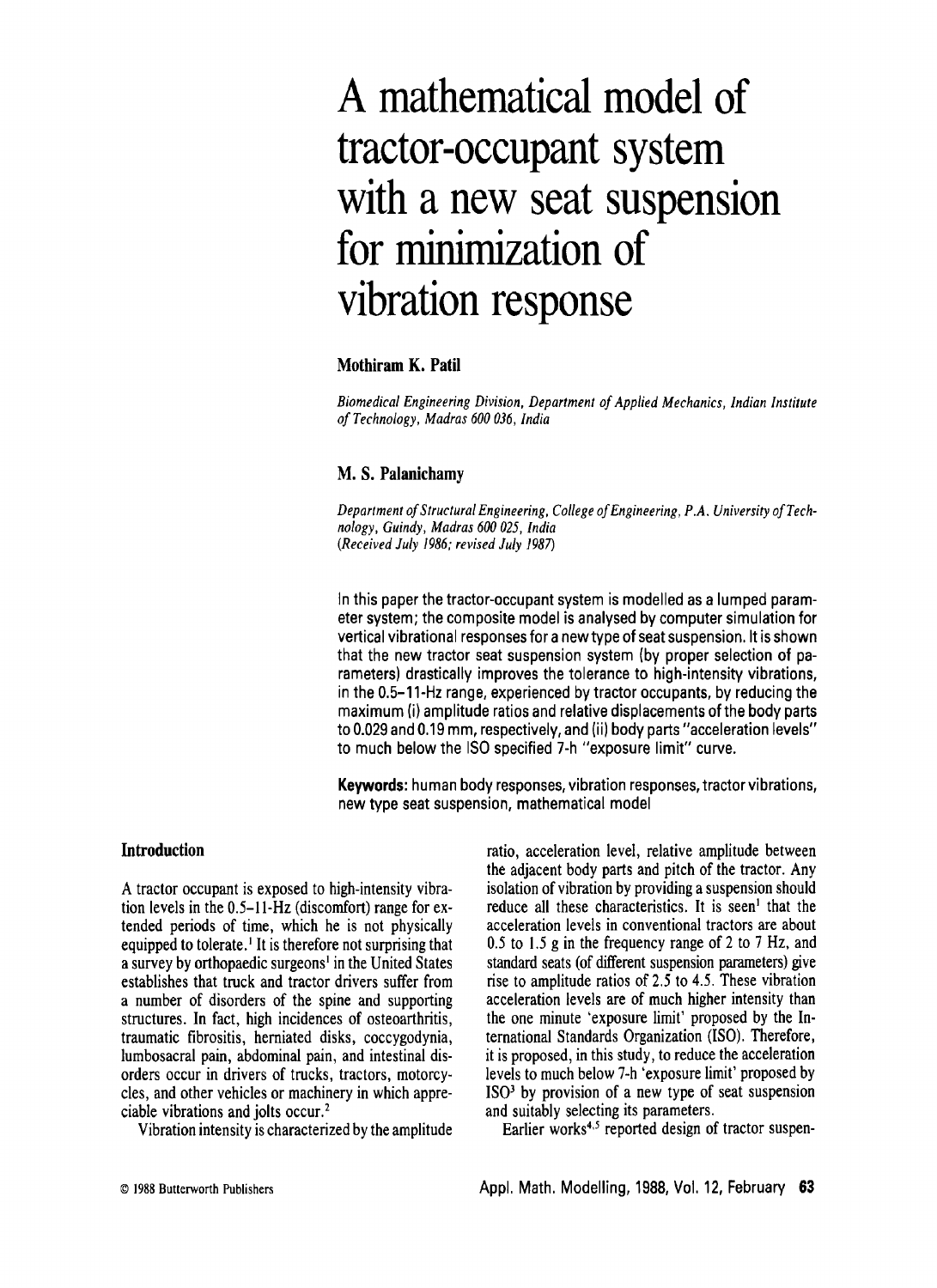sion systems for isolating pitch and vertical vibrations. These suspensions were not very effective, since the suspension system (for vibration isolation) were designed based only on the measurement of seat vibration transmissibilities. It is found  $6$  that measurement of vibration on the suspended seat alone does not truly reflect the vibration level which the human body parts are exposed. Hence, designing the seat suspension alone without taking into account the combined effect of the vehicle and the occupant does not yield satisfactory results. 6 Work at the National Institute of Agricultural Engineering, United Kingdom, has shown that a mechanical simulation of the human body characteristics together with the seat is necessary.<sup>7</sup> Therefore, in this paper presented here, the occupant and the tractor are modelled together in the form of a lumped mass system interconnected by springs and dashpots. The composite model, consisting of human body, tractor, and its new seat suspension is subjected to sinusoidal (idealized field or road profile) vibration at the tire contact points. The resulting responses (transient and steady state) of each body part, found by **computer simulation,**  are studied to select the parameters of the new seat suspension such that the occupant vibration intensity (characterized by human body acceleration levels, amplitude ratios, and relative displacements) is reduced to a minimum in the 0.5-I I-Hz frequency range.

### **Analysis of tractor-occupant vibrational response**

#### *The human occupant model*

The tractor-occupant acts as a lumped parameter model at low frequencies from  $0.5$  to  $100 \text{ Hz}^{1.8}$  and it is idealized as a seven-degrees-of-freedom nonlinear lumped parameter model? As shown in *Figure I,* the lumped masses (of head, back, torso, thorax, diaphragm, abdomen, and pelvis) are connected by springs and dashpots, representing the elastic and damping properties of the connective tissue between the segments. The model proposed by Muksian and Nash,<sup>9</sup> is modified in our study to include the damping and elasticity of the buttocks. The values of the tissue springs and dashpot parameters are obtained from studies on the characteristics of specific subsystem<sup>9,10</sup> and are listed in *Table I.* The validity of this model is established later (in the next section) by good agreement between our model response and that recorded experimentally by other investigators.

#### *Tractor model*

The tractor is idealized (as shown in *Figure 1)* by a new seat, chassis body and tire masses (lumped together) interconnected by springs and dashpots of the new seat suspension. The schematic diagram of the new type of seat suspension, as shown in *Figure 1,*  consists of a heavy coiled compression spring  $(K_{sb})$ between the centre block (seat) and the U block. Diametrically opposite (in the other side of U block and central block) to the spring is a dashpot  $(C_{sl})$  in parallel with a semicircular leaf spring  $(K_{st})$ . The action of sem-



*Figure I* Occupant-tractor model with new type of seat **suspension** 

icircular leaf spring  $(K<sub>st</sub>)$ , on the seat, is in the opposite direction to that of the compression spring  $(K_{ab})$ , facilitated by the action of lever mechanisms *DE* and *FG*  (schematically shown in *Figure I).* The parametric constants of each spring and the dashpot are adjusted to ensure that the central block (seat) stays at the centre without any appreciable vibration. The tires are represented by linear vertical springs in parallel with velocity-dependent dampers. The parameters for the tractor are obtained from Mathews,<sup>4</sup> and they are listed

*Table I* Parameter values of occupant model

| Mass M<br>(kg)                                                                                       | Damping constant C<br>(kN/m/s)                                                                                                 | Spring constant $K$<br>(kN/m)                                                                                               |  |  |
|------------------------------------------------------------------------------------------------------|--------------------------------------------------------------------------------------------------------------------------------|-----------------------------------------------------------------------------------------------------------------------------|--|--|
| $M_h = 5.45$<br>$M_h = 6.82$<br>$M_t = 32.762$<br>$M_{th} = 1.362$<br>$M_a = 0.455$<br>$M_a = 5.921$ | $C_n = 3.58$<br>$C_h = 3.58$<br>$C_1^* = 3.58$<br>$C_{\mu}$ = 3.58<br>$C_{th}$ * = 0.292<br>$C_a^* = 0.292$<br>$C_a^* = 0.292$ | $K_h = 52.6$<br>$K_h = 52.6$<br>$K_t = 0.877$<br>$K_{tb}t = 52.6$<br>$K_{th}t = 0.877$<br>$K_{d}t = 0.877$<br>$K_t = 0.877$ |  |  |
| $M_a = 27.23$                                                                                        | $C_n^* = 0.371$                                                                                                                | $K_{\rm o} = 25.5$                                                                                                          |  |  |

\*The units of damping constants, giving **rise to** linear and nonlinear forces, are kN/m/s and kN/(m/s)<sup>3</sup>, respectively. **tThe** units of spring constants, giving **rise to linear** and nonlinear **forces, are** kN/m and kN/m 3, **respectively.**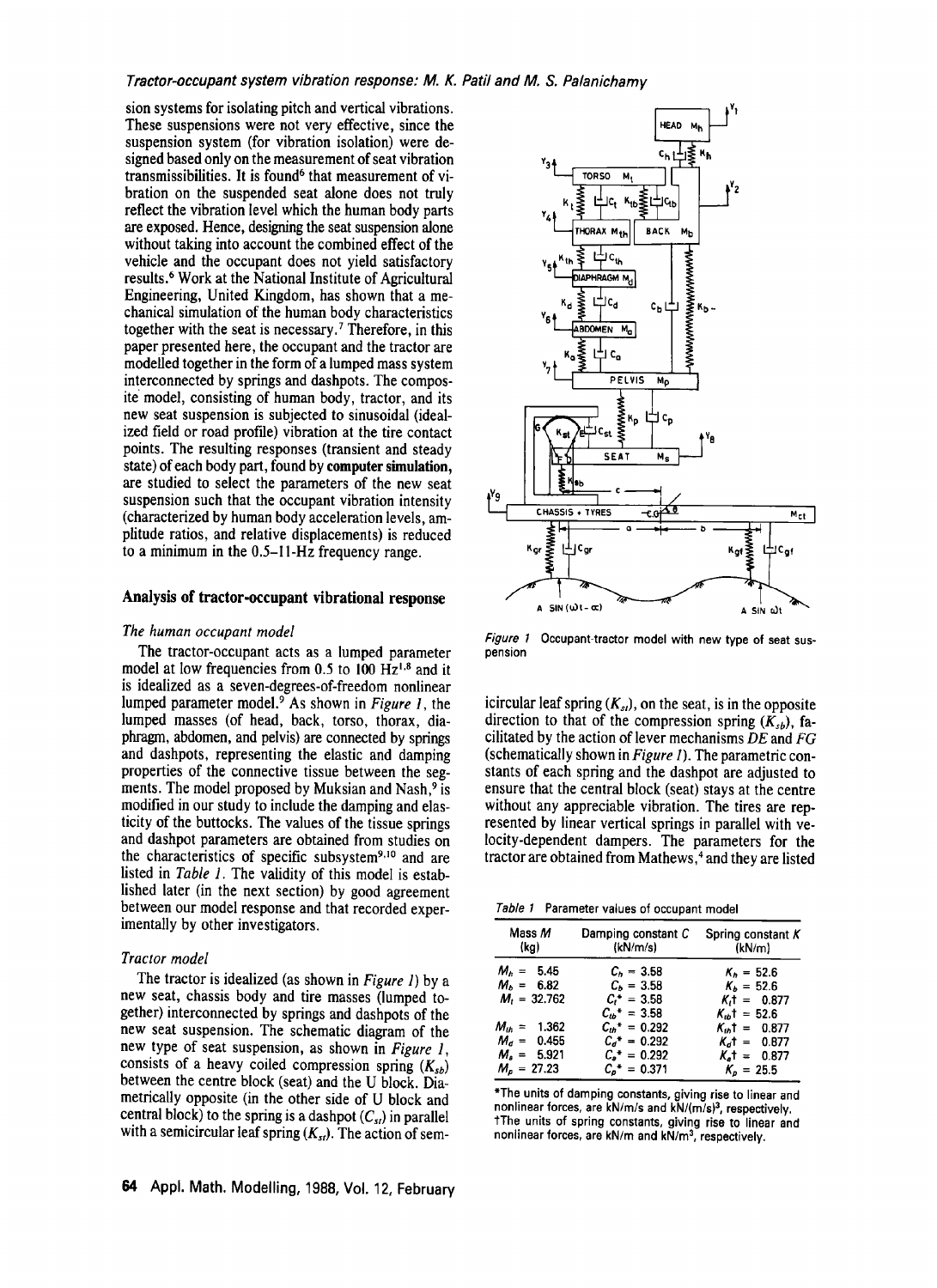| Table 2 Parameter values to tractor and new seat suspension |  |  |  |  |  |  |
|-------------------------------------------------------------|--|--|--|--|--|--|
|-------------------------------------------------------------|--|--|--|--|--|--|

| Distance of back tire from C.G. a  |                                         | $= 0.847$<br>m       |
|------------------------------------|-----------------------------------------|----------------------|
| Distance of front tire from C.G. b |                                         | $= 1.185$<br>m       |
| Distance of seat from C.G. c.      |                                         | $= 0.768$<br>m       |
|                                    | Wavelength of road/field irregularity / | $= 4.57$<br>m        |
| Radius of gyration of tractor p    | $= 1.0224$ m                            |                      |
| Magnitude of impressed vibration   | $= 0.05$<br>m                           |                      |
|                                    | (field depression or elevation) A       |                      |
|                                    | Phase angle between the front and       | $= 160^{\circ}$      |
| back tire inputs $\alpha$          |                                         |                      |
| Mass <i>M</i>                      | Damping constant C                      | Spring constant $K$  |
| (kg)                               | (kN/m/s)                                | (kN/m)               |
| $M_s = 4.537$                      | $C_{\rm cr} = 0.116$                    | $K_{\rm st} = 68.67$ |
|                                    |                                         | $K_{sb} = 68.915$    |
| $M_{\text{cr}} = 2667.24$          | $C_{gf}$ * = 2.374                      | $K_{of}$ * = 553.28  |
|                                    | $C_{\alpha r}^* = 4.434$                | $K_{cr}$ * = 496.38  |

**\*Represents the parameter values for** two (front or back as the **case may be) tires** 

in *Table 2* along with the minimum body response parameters of the seat suspension, determined by computer simulation.

#### *Occupant-tractor composite model*

The composite model of the occupant-tractor, moving on an irregular terrain, is shown in *Figure 1.* The composite model is analysed (by computer simulation by using CSMP) for

- 1. Steady-state responses (amplitude ratios, acceleration levels of body parts, seat and pitch response of chassis) to sinusoidal inputs applied at the tractor tires
- 2. Transient vertical vibration responses of the body parts and seat to trapezoidal type of pulse input applied at the tractor tires

*Steady-state analysis.* In deriving the dynamic model of the tractor-occupant for simulation and analysis, a number of simplifying assumptions are made:

- 1. The road or field profile is approximated to be sinusoidal shape and is of 0.05 m in amplitude.
- 2. The vehicle is considered in one plane only, the longitudinal plane through the centre of gravity with wheels combined with the chassis mass.
- 3. Forces and couples due to wheel rotations and draught forces are ignored.
- 4. Rotational (pitch) vibrations for the occupant body parts are considered to be the same as that of the tractor chassis.
- 5. Displacements are considered to be sufficiently small for the tires and spring motions (of the tractor) to be always within their linear range, whilst small angular displacements allowed the sine of angles to be replaced in the equations of motion by the angles in radians, i.e., sin  $\theta = \theta$ .

The composite model of tractor occupant is thus subjected to sinusoidal vibrations due to the ground reaction forces (that the tractor would be subject to, at its speed range while traversing its terrain). While deriving the governing equations of motion, the pitch

motion of the tractor chassis in addition to the vertical motion is included. The stiffness and damping characteristics of torso, thorax, diaphragm and abdomen are represented by nonlinear springs and nonlinear dashpots.<sup>9</sup> The equation of motion for each mass consists of the inertia term and forces exerted on the mass by the springs and dashpots due to the relative motion of the connected masses. The governing second-order nonlinear coupled ordinary differential equations of the various masses of the composite model (shown in *Figure 1)* are put down as follows:

$$
M_h \ddot{y}_1 + C_h (\dot{y}_1 - \dot{y}_2) + K_h (y_1 - y_2) = 0 \tag{1}
$$

where (i)  $M_h$ ,  $C_h$ , and  $K_h$  are, respectively, the mass, damping constant, and spring constant of head, (ii)  $y_1$ and  $y_2$  are the displacements of head and back respectively, (iii)  $\dot{y}_1$ ,  $\dot{y}_2$ , and  $\ddot{y}_1$  refer to velocities of head, back, and acceleration of head, respectively.

#### **Back**

$$
M_b\ddot{y}_2 + C_h(\dot{y}_2 - \dot{y}_1) + C_b(\dot{y}_2 - \dot{y}_7) + C_{tb}(\dot{y}_2 - \dot{y}_3) + C_{tb}(\dot{y}_2 - \dot{y}_3)^3 + K_h(y_2 - y_1) + K_{tb}(y_2 - y_3) + K_{tb}(y_2 - y_3)^3 + K_b(y_2 - y_7) = 0
$$
 (2)

where (i)  $M_b$ ,  $C_b$ ,  $K_b$  are, respectively, the mass, damping constant, and spring constant of the back, (ii)  $C_{tb}$ and  $K_{b}$  are the damping constants and spring constant of tissue between the torso and back, (iii)  $y_3$ ,  $y_7$  are the displacements of the torso and pelvis, respectively, (iv)  $\dot{y}_3$ ,  $\dot{y}_7$ , and  $\ddot{y}_2$  refer to velocities of the torso, pelvis, and acceleration of the back, respectively.

#### Torso

$$
M_1\ddot{y}_3 + C_{tb}(\dot{y}_3 - \dot{y}_2) + C_{tb}(\dot{y}_3 - \dot{y}_2)^3 + C_t(\dot{y}_3 - \dot{y}_4) + C_t(\dot{y}_3 - \dot{y}_4)^3 + K_{tb}(y_3 - y_2) + K_{tb}(y_3 - y_2)^3 + K_t(y_3 - y_4) + K_t(y_3 - y_4)^3 = 0
$$
 (3)

where (i)  $M_t$ ,  $C_t$ ,  $K_t$  are, respectively, the mass, damping constant, and spring constant of the torso, (ii)  $y_4$ ,  $y_4$ , and  $y_3$  refer, respectively, to displacement and velocity of thorax and acceleration of torso.

## **Thorax**

$$
M_{ih}\ddot{y}_4 + C_i(\dot{y}_4 - \dot{y}_3) + C_i(\dot{y}_4 - \dot{y}_3)^3 + C_{ih}(\dot{y}_4 - \dot{y}_5) + C_{ih}(\dot{y}_4 - \dot{y}_5)^3 + K_i(y_4 - y_3) + K_i(y_4 - y_3)^3 + K_{ih}(y_4 - y_5) + K_{ih}(y_4 - y_5)^3 = 0
$$
 (4)

where (i)  $M_{th}$ ,  $C_{th}$ ,  $K_{th}$  are respectively the mass, damping constant and spring constant of thorax (ii)  $y_5$ ,  $y_5$ ,  $\ddot{v}_4$  refer respectively to displacement and velocity of a diaphragm and acceleration of thorax.

#### **Diaphragm**

$$
M_d\ddot{y}_5 + C_{th}(\dot{y}_5 - \dot{y}_4) + C_{th}(\dot{y}_5 - \dot{y}_4)^3 + C_d(\dot{y}_5 - \dot{y}_6) + C_d(\dot{y}_5 - \dot{y}_6)^3 + K_{th}(y_5 - y_4) + K_{th}(y_5 - y_4)^3 + K_d(y_5 - y_6) + K_d(y_5 - y_6)^3 = 0
$$
 (5)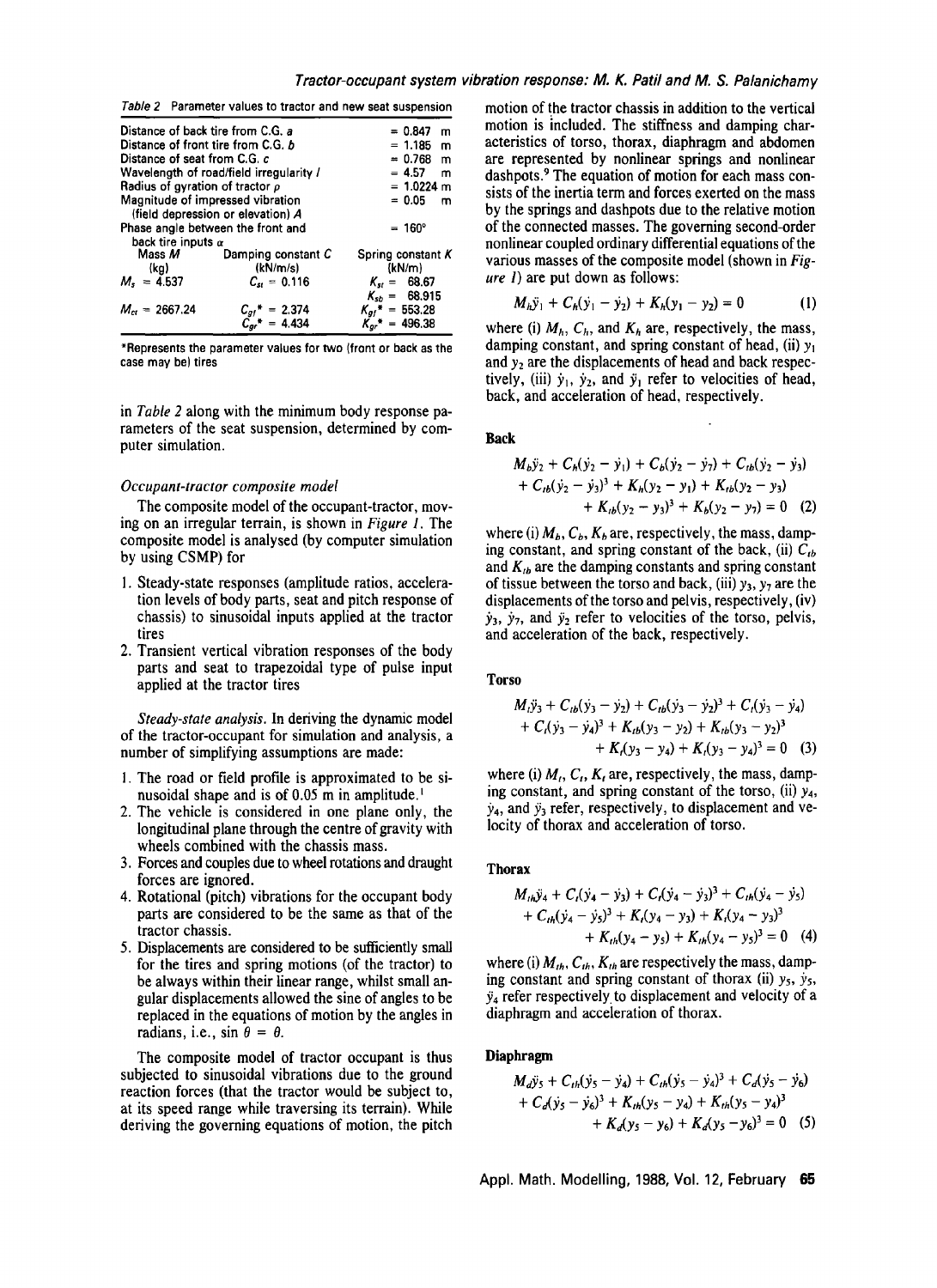where (i)  $M<sub>d</sub>$ ,  $C<sub>d</sub>$ ,  $K<sub>d</sub>$  are, respectively, the mass, damping constant, and spring constant of diaphragm, (ii)  $y_6$ ,  $\dot{y}_6$ ,  $\ddot{y}_5$  refer, respectively, to displacement and velocity of abdomen and acceleration of diaphragm.

#### **Abdomen**

$$
M_a\ddot{y}_6 + C_d(\dot{y}_6 - \dot{y}_5) + C_d(\dot{y}_6 - \dot{y}_5)^3 + C_d(\dot{y}_6 - \dot{y}_7) + C_a(\dot{y}_6 - \dot{y}_7)^3 + K_d(y_6 - y_5) + K_d(y_6 - y_5)^3 + K_a(y_6 - y_7) + K_a(y_6 - y_7)^3 = 0
$$
 (6)

where (i)  $M_a$ ,  $C_a$ ,  $K_a$  are, respectively, the mass, damping constant, and spring constant of abdomen, (ii)  $y_7$ .  $y_7$ ,  $y_6$  are, respectively, the displacement and velocity of pelvis and acceleration of abdomen.

#### Pelvis

$$
M_p \ddot{y}_7 + C_a(\dot{y}_7 - \dot{y}_6) + C_a(\dot{y}_7 - \dot{y}_6)^3 + C_b(\dot{y}_7 - \dot{y}_2) + C_p(\dot{y}_7 - \dot{y}_8) + K_a(\dot{y}_7 - \dot{y}_6) + K_a(\dot{y}_7 - \dot{y}_6)^3 + K_p(\dot{y}_7 - \dot{y}_8) + K_b(\dot{y}_7 - \dot{y}_2) = 0
$$
 (7)

where (i)  $M_p$ ,  $C_p$ ,  $K_p$  are, respectively, the mass, damping constant, and spring constant of pelvis, (ii)  $y_8$ ,  $y_8$ , and  $\ddot{y}_7$  refer to the displacement and velocity of seat and acceleration of pelvis, respectively.

**Seat** 

$$
M_{s} \ddot{y}_{8} + C_{\rho} (\dot{y}_{8} - \dot{y}_{7}) + C_{st} (\dot{y}_{8} - \dot{y}_{9} + c\dot{\theta}) + K_{st} (y_{8} + y_{9} - c\theta) + K_{sb} (y_{8} - y_{9} + c\theta) + K_{\rho} (y_{8} - y_{7}) = 0
$$
 (8)

where (i)  $M_s$ ,  $C_{st}$ ,  $K_{st}$ ,  $K_{sb}$  are, respectively, the seat mass, damping constant, and spring constants of semicircular leaf spring and compression spring of the new seat suspension, (ii)  $y_9$ ,  $y_9$ ,  $y_8$ , refer, respectively, to the displacement, velocity of chassis, and acceleration of seat, (iii) c and  $\theta$  are the distance of the seat from the centre of gravity of the tractor chassis in the longitudinal plane and chassis pitch, respectively. The opposing actions of springs  $K_{st}$  and  $K_{sb}$  on the seat (brought about by the lever mechanisms *DE* and *FG* schematically shown in *Figure I)* are shown by their coefficients in equation (8).

#### **Chassis**

The vertical vibration equation of the chassis is

$$
M_{ci}\ddot{y}_9 + C_{s}(y_9 - \dot{y}_8 - c\theta) + C_{gf}(y_9 + b\theta)
$$
  
+  $C_{gr}(\dot{y}_9 - a\dot{\theta}) + K_{s}(y_9 + y_8 - c\theta)$   
+  $K_{sb}(y_9 - y_8 - c\theta) + K_{gf}(y_9 + b\theta)$   
+  $K_{gr}(y_9 - a\theta)$   
=  $C_{gf}A\omega \cos \omega t + C_{gr}A\omega \cos(\omega t - \alpha)$   
+  $K_{gf}A \sin \omega t + K_{gr}A \sin(\omega t - \alpha)$  (9)

where (i)  $M_{ct}$  is the mass of the chassis, (ii)  $C_{gf}$ ,  $K_{gf}$ are, respectively, the damping and spring constant of front tractor tires, (iii)  $C_{gr}$ ,  $K_{gr}$  are, respectively, the damping and spring constants of rear tires, (iv)  $a, b$ , are, respectively, the distance of rear and front tires from the centre of gravity of the chassis in the longi-

tudinal plane, (v)  $A$ ,  $\omega$  are, respectively, the amplitude of input displacement and circular frequency of this displacement applied at the tire contact points to the ground, (vi)  $\alpha$  is the phase angle between the input displacements applied at the front and rear tires, (vii)  $\ddot{y}_9$  is the acceleration of the chassis. The pitch vibration equation of the chassis is

$$
M_{ci}\rho^2 \ddot{\theta} + bC_{gf}(y_9 + b\dot{\theta}) - aC_{gr}(y_9 - a\dot{\theta})
$$
  
- cC\_{sr}(y\_9 - y\_8 - c\dot{\theta}) - cK\_{st}(y\_9 + y\_8 - c\theta)  
- cK\_{sb}(y\_9 - y\_8 - c\theta) + bK\_{gf}(y\_9 + b\theta)  
- aK\_{gr}(y\_9 - a\theta)  
= bC\_{gf}A\omega\cos\omega t - aC\_{gr}A\omega\cos(\omega t - \alpha)  
+ bK\_{gf}A\sin\omega t - aK\_{gr}A\sin(\omega t - \alpha) \qquad (10)

where (i)  $\theta$  and  $\rho$  are the angular acceleration and radius of gyration of the tractor chassis, respectively.

The above coupled nonlinear differential equations are solved by CSMP\* simulation on the computer to give  $\ddot{y}_i$ ,  $y_i$  and  $\theta$  responses to steady-state sinusoidal forcing functional inputs at different frequencies of vibration. By dividing the amplitude responses of the body parts by input amplitude of vibration, the amplitude ratio of the various body parts and seat are computed. The parameter determination for the new seat suspension is carried out for minimizing the responses of the body parts in the 0.5-11-Hz frequency range. The parameters of the suspension, which give the maximum vibration responses of the body parts, are listed in *Table 2.* 

*Transient analysis.* The relevance of this study is to choose the design parameters of seat suspension such that body parts do not suffer damage due to sudden high-amplitude relative displacements between them at the onset of vibrations, when the tractor is encountered with sudden obstructions for a short while. This is also supported by von Gierke,<sup>11</sup> who states: 'it is not the pressure per se, but the resulting relative displacement of adjacent tissue that leads to the stimulation of various receptors as well as to ultimate injury'. The obstructions or ground irregularities are idealized (as shown in *Figure 2)* by trapezoidal type of inputs with a maximum amplitude of 0.05 m. The two inputs in sequence, represent front tire and back tire displacement inputs, respectively. This type of input represents two obstacles (surface irregularities) of height 0.05 m, width 0.3 m each and separated by 1.58 m. When the front tire is on the peak of the first obstacle, the second obstacle will be located at 0.45 m  $(a + b - 1.58)$ 0.45 m) ahead of the back tire. The front tire is subjected to the first input irregularity and the back tire to the second after a time lag of 0.09 s, characterising the time taken by the tractor rear tire to reach the irregularity when it is moving at a speed of 18Km/hour. The distances between obstacles and speed of tractor

<sup>\*</sup>CSMP refers to continuous system modelling program.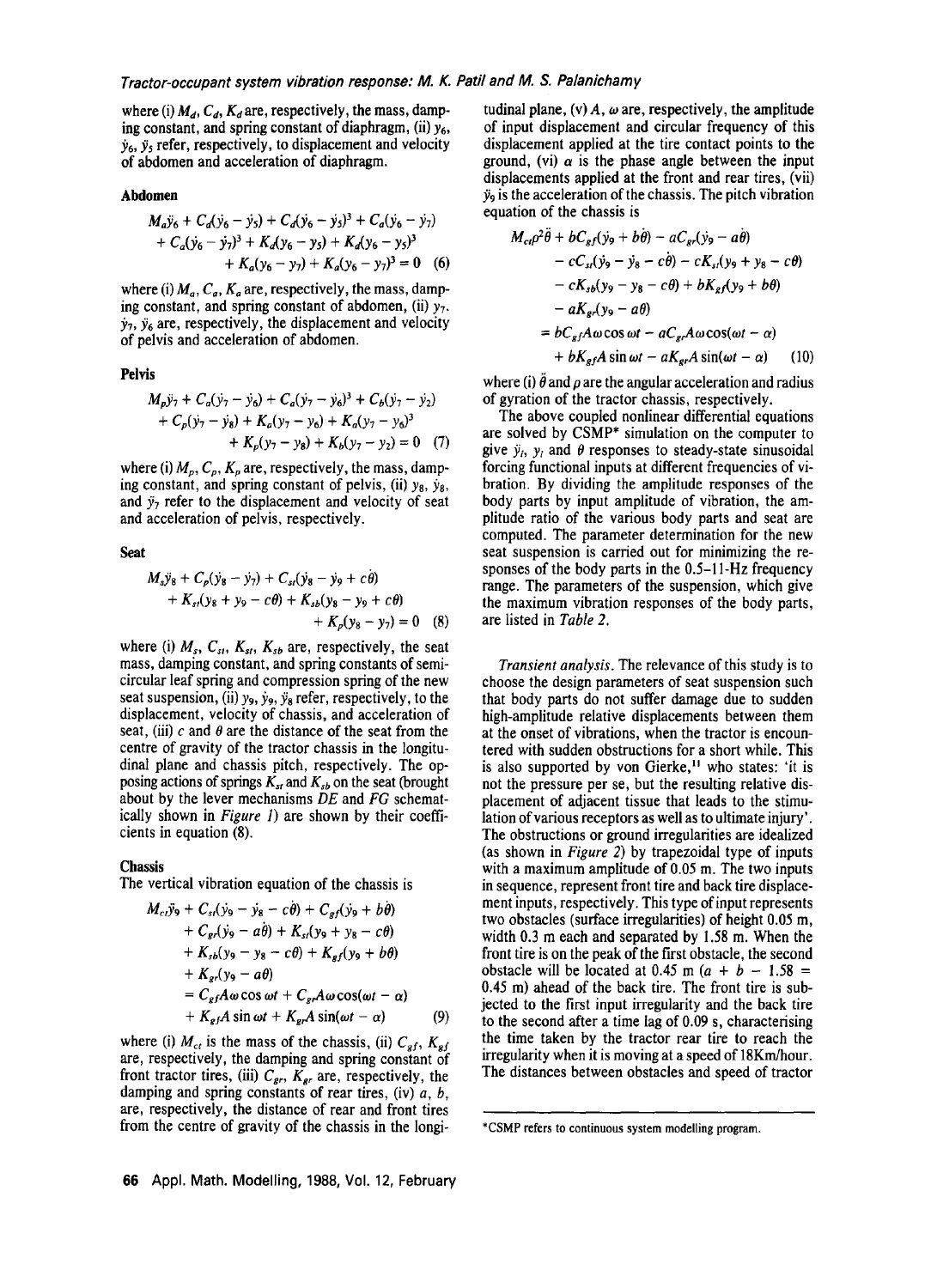

*Figure 2* Displacement input at the **tractor tires for** transient **responses** 

are chosen such that it represents the most adverse type of input condition to which the tractor tires could be subjected.

The vibration displacement inputs at front and back tires, respectively *Figure 2,* are mathematically represented by  $x_1$  and  $x_2$  given by

$$
x_1 = \frac{10At}{T} [u(t) - u(t - 0.1T)]
$$
  
+ A[u(t - 0.1T) - u(t - 0.9T)]  
+ 10A(1 -  $\overline{T}$ )[u(t - 0.9T) - u(t - T)] (11)  
10A(t - 1.5T)

$$
x_2 = \frac{\log(t - 1.5T)}{T} [u(1.5T) - u(t - 1.6T)]
$$
  
+ A[u(t - 1.6T) - u(t - 2.4T)]  
+  $\frac{10A}{T} [2.5T - t] [u(t - 2.4T)]$ 

 $- u(t - 2.5T)$ ] (12)

where  $u(t)$  represents the unit step function, defined as,

$$
u(t) = 0 \qquad \text{for } t < 0
$$

$$
= 1 \qquad \text{for } t \ge 0
$$

and  $A = 0.05$  m,  $T = 0.06$  s.

The governing vibration equations of the composite model, for the trapezoidal type of displacement inputs at the tractor tires, remain same as equations (1) to (8) for body parts and tractor seat. The equations for the tractor chassis are modified as follows:

$$
M_{ci} \ddot{y}_9 + C_{st} (\dot{y}_9 - \dot{y}_8 - c\dot{\theta}) + C_{gf} (\dot{y}_9 + b\dot{\theta}) + C_{gr} (\dot{y}_9 - a\dot{\theta}) + K_{st} (y_9 + y_8 - c\theta) + K_{sb} (y_9 - y_8 - c\theta) + K_{gf} (y_9 + b\theta) + K_{gr} (y_9 - a\theta) = C_{gf} \dot{x}_1 + C_{gr} \dot{x}_2 + K_{gf} x_1 + K_{gr} x_2
$$
 (13)

$$
M_{cf}\rho^2\ddot{\theta} + bC_{gf}(y_9 + b\dot{\theta})
$$
  
-  $aC_{gt}(y_9 - a\dot{\theta}) - cC_{st}(y_9 - y_8 - c\dot{\theta})$   
-  $cK_{st}(y_9 + y_8 - c\theta) - cK_{sb}(y_9 - y_8 - c\theta)$   
+  $bK_{gf}(y_9 + b\theta) - aK_{gt}(y_9 - a\theta)$   
=  $bC_{gf}\dot{x}_1 - aC_{gr}\dot{x}_2 + bK_{gf}x_1 - aK_{gr}x_2$  (14)

where  $\dot{x}_i$  and  $x_i$  represent the corresponding velocities and displacements at the tractor tires.

Equations (13) and (14) along with equations (1) to (8) are programmed on the computer using CSMP simulation and solved to give  $y_i$ , the transient amplitude responses of the body parts and seat and the relative displacements between adjacent body parts. The parameters of the new seat suspension are determined such that the relative displacements between body parts are minimized in the 0.5-11 Hz frequency range. The minimum response parameters of the seat suspension in the transient vibration analysis are found to be same as those, presented in the steady-state vibration analysis and they are listed in *Table 2.* 

# **Results and discussion**

#### *Validation of model*

*Figure 3* shows the calculated head-to-pelvis acceleration ratio as a function of frequency. Superimposed thereon, are the experimental values given by Goldman and von Gierke<sup>12</sup> and Pradko *et al.*<sup>13,14</sup> for sinusoidal inputs. The good agreement between the model calculated and the experimental values provides a measure of confidence in the parametric values of the model. The first resonant peak for each of the body parts occurs at approximately 3 Hz, in general agreement with the results of Coermann et al.<sup>15</sup> and Roberts et *al) 6* in a review of results of others.

#### *Steady-state vibration responses*

Now, this validated composite model (with minimum response parameters) is used in further analysis to find the responses of the body parts to vertical sinusoidal vibrations in the frequency range of 0.5 to 11



*Figure 3*  Head-to-pelvis acceleration ratio

Appl. Math. Modelling, 1988, Vol. 12, February 67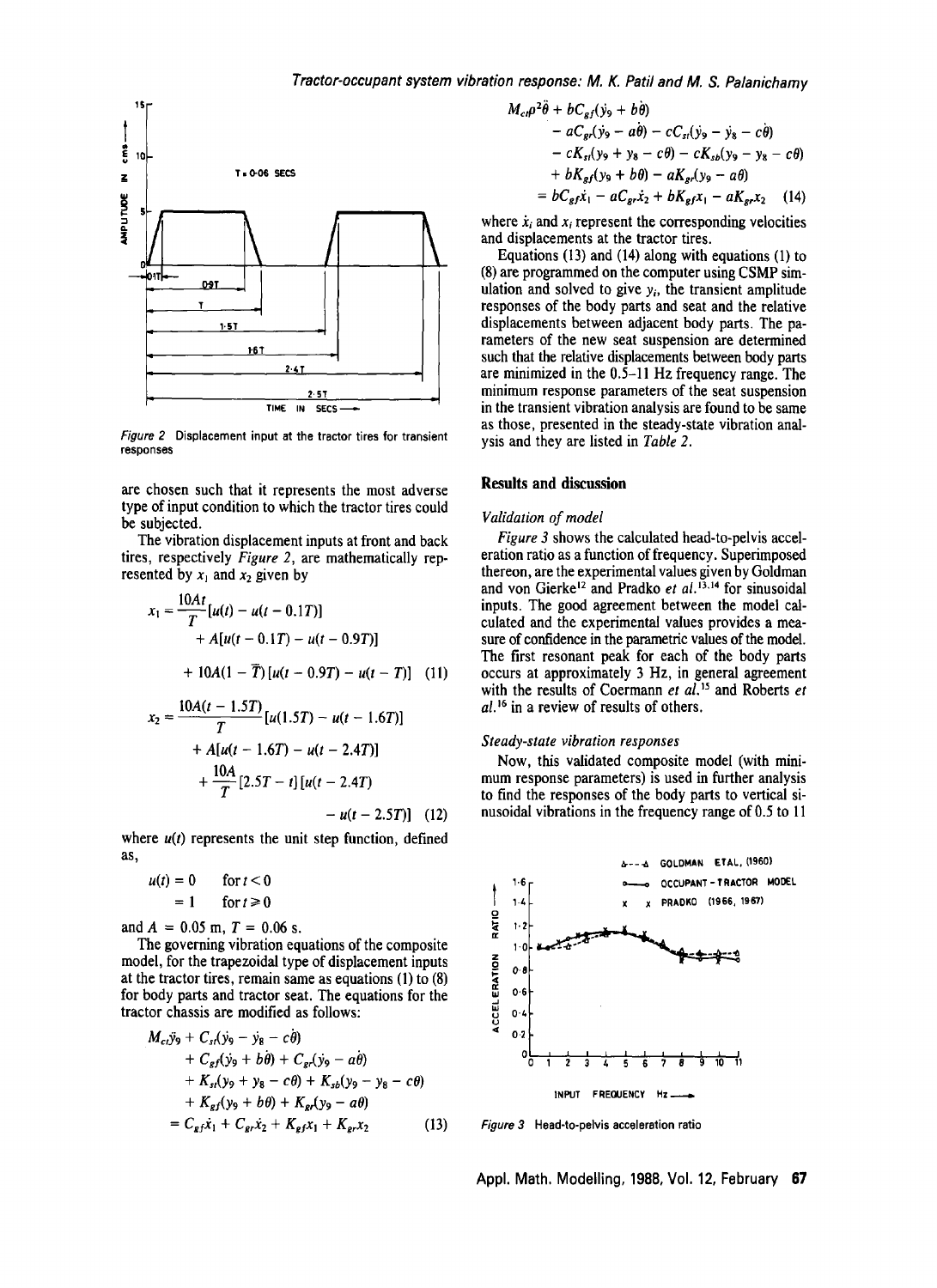

*Figure 4* Amplitude ratio response of head and seat for new **seat** suspension

Hz. The results represent responses at some body parts (subjected to maximum responses) and their comparison with results of other research workers and the ISO<sup>3</sup> recommendations.

As shown in *Figure 4,* the head and tractor seat undergo the maximum amplitude ratio of 0.028 and 0.028 at 3 Hz and 11 Hz, respectively. The body part undergoes higher response than that of the tractor seat. Comparing the responses of head with the experimental results of Radke,<sup> $1$ </sup> for head in a tractor with a rigid seat, it is found that the new type of seat suspension of the tractor is able to reduce the amplitude ratio of head by 99.25% in lower frequencies and by 99.4% at higher frequencies.

*Figure 5* shows the responses of back, torso, thorax, and diaphragm; the maximum responses are equal to 0.0273, 0.029, 0.028, and 0.027, respectively, occurring at 3 Hz. Among all body parts torso is subjected to the highest amplitude ratio of 0.029 at 3 Hz. At higher frequencies (7 to I1 Hz), the average response of all body parts are observed to be of the order of 0.003.

Acceleration responses of the body parts and seat, in the frequency range of  $0.5$  to 11 Hz for the sinusoidal type of input at the tractor tires, are shown in *Figure*  6 and *Figure 7. Figure* 6(a) shows the steady-state acceleration responses of head and tractor seat. The maximum responses of the head and seat are of the order of  $0.739$  m/s<sup>2</sup> and  $7.708$  m/s<sup>2</sup>, respectively, both occurring at 11 Hz. Comparison of the model computed head acceleration response to the head response (17.5 m/s<sup>2</sup>) reported by Dupuis et al.<sup>17</sup>, at 2.58 Hz, shows that the new type of tractor seat suspension reduces the acceleration response of head by 97.6%.

The maximum acceleration responses of back and



*Figure 5* Amplitude ratio response of back, torso, thorax, and diaphragm

torso (from *Figure 6(b)),* are found to be equal to 0.729  $m/s<sup>2</sup>$  and 0.60 m/s<sup>2</sup>, respectively, occurring for both of them at 11 Hz. *Figure 7(a)* shows the acceleration responses of diaphragm and thorax. Among all body parts, pelvis undergoes the maximum acceleration (0.996 m/ s<sup>2</sup>) response. Superimposed on *Figure* 7(b) is the 7-h



*Figure 6* Acceleration responses of (a) head and seat, and (b) back and torso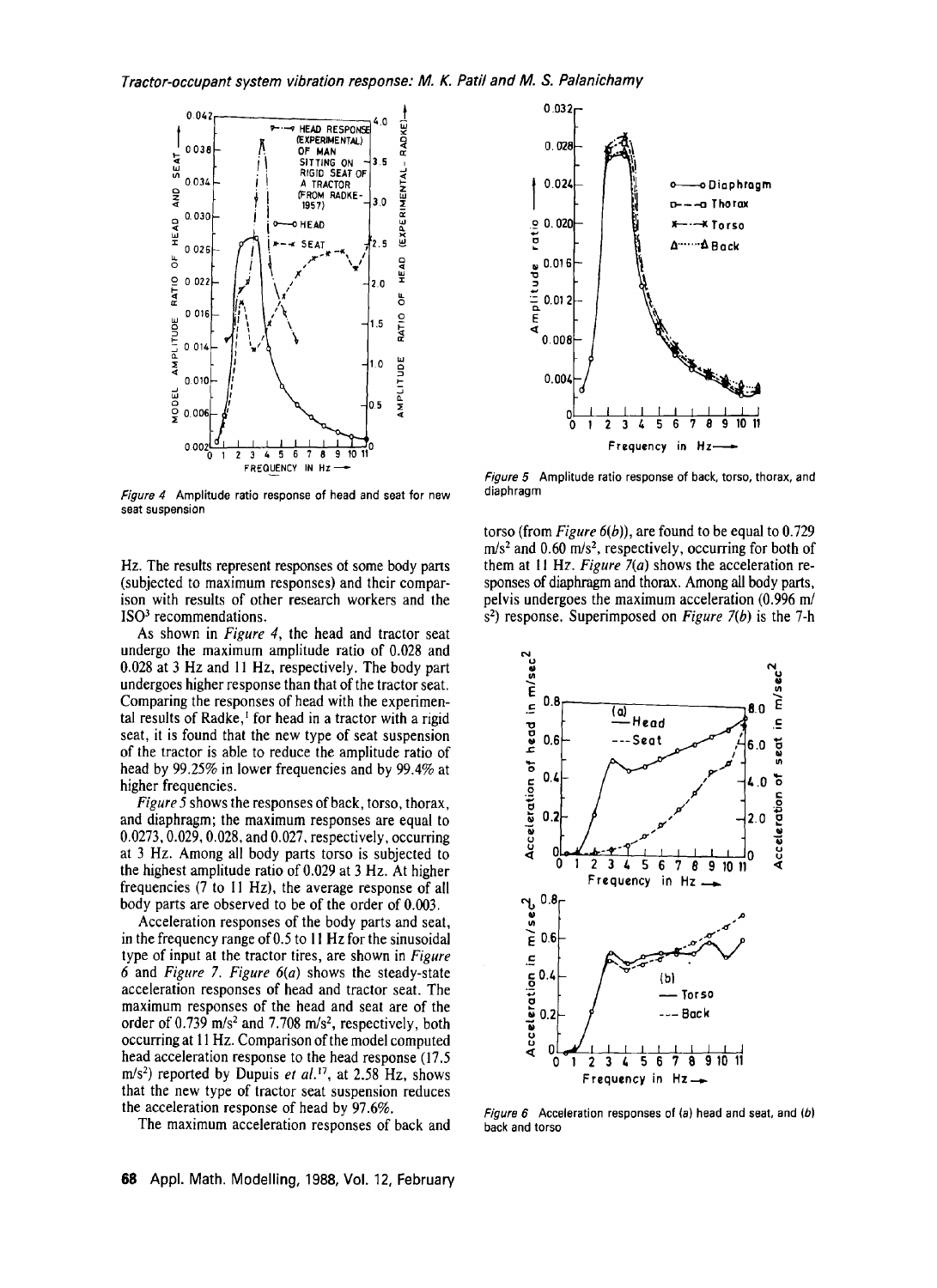

*Figure 7* Acceleration responses of (a) diaphragm and thorax, and (b) pelvis and abdomen with 7-h exposure limit curve (from  $ISO<sup>3</sup>$ 

'exposure limit' curve prescribed by ISO. It is found (from above figure) that the highest acceleration responses (in the frequency range of 0.5 to I1 Hz) of body part (for vertical vibration) namely, pelvis fall below 7-h exposure limit curve, thereby, showing the effectiveness of the new seat suspension in improving ride comfort considerably.

The model computed pitch response of the chassis, in the frequency range of 0.5 to 11 Hz, is represented in *Figure 8* which shows that the maximum pitch response of the chassis is of the order of 0.641°/cm of input amplitude, occurring at 4 Hz. Comparing this result with the experimental results of Mathews<sup>4</sup> for a tractor with rigid seat, and a tractor with front axle suspension and rigid seat, it is found that pitch response reductions of 84.7% and 75.9%, respectively, are obtained by providing the new type of tractor seat suspension.

#### *Transient vibration responses*

The purpose of this study is to choose the design parameters of the new seat suspension such that the body parts do not suffer damage due to sudden highamplitude relative displacements between them at the onset of vibrations, when the tractor is encountered with sudden obstructions for a short while (idealised by the trapezoidal type of pulse input, as shown in *Figure 2).* The group of body parts, which give max-



*Figure 8* Chassis pitch response for new type of tractor **seat**  suspension

imum relative displacements between themselves, are only chosen, here, to represent their responses. *Figure*  9 represents the transient response of pelvis-seat combination. The maximum response of seat is found to be higher than the body part (pelvis). All the responses die down to zero at 2.15 s.

*Figure 10(a)* and (b) show the transient responses of head-back and back-torso combinations, respec-



Figure 9 Transient response of pelvis and seat

Appl. Math. Modelling, 1988, Vol. 12, February 69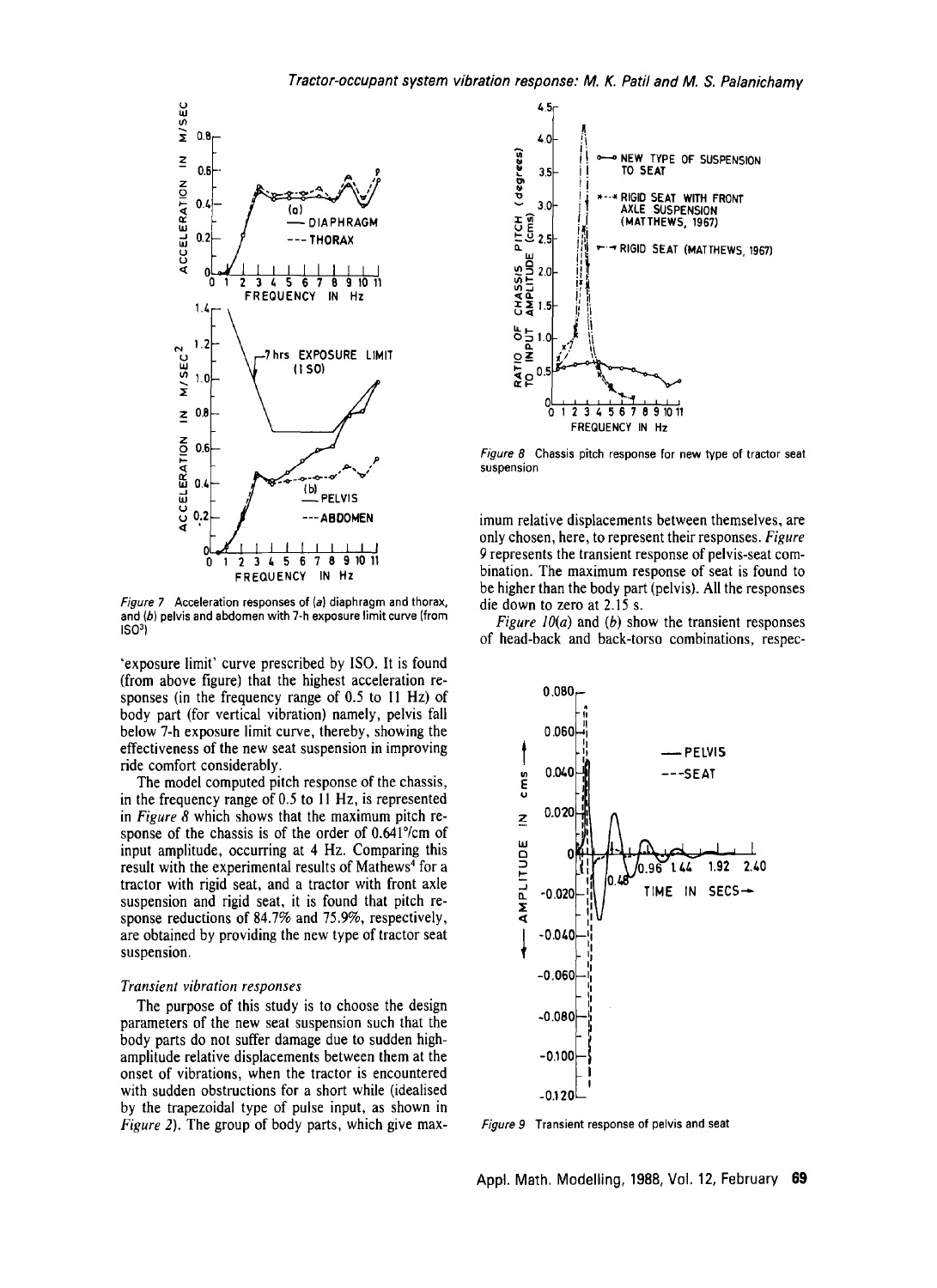

*Figure 10* Transient response of (a) head and back, and (b) back and torso

tively. It is found, among all body parts, torso is subjected to the highest amplitude of 0.47 mm occurring at 0.168 s, after the pulse input is applied at the tires and it dies down to zero at 2.16 s.

*Figures 11(a)* and (b) represent the transient responses of abdomen-diaphragm and abdomen-pelvis, respectively. It is found that, among all body parts, the maximum relative displacement takes place between pelvis and abdomen and its value is computed as  $0.19$  mm, occurring at  $0.12$  s. Taking the length between these parts as 17 cm<sup>18</sup> the strain value is computed as 0.112% which is found to be far less than the



*Figure 11* Transient responses of (a) abdomen and diaphragm, and (b) abdomen and pelvis

strain percentage or breaking index\* (42%) indicated in von Gierke<sup> $1$ </sup> for the same body parts.

*Table 3* presents summary and comparisons between steady state and transient responses of tractor seat and occupant body parts.

## **Conclusions**

A mathematical model of the tractor-occupant system, with a new seat suspension for vibration response, is developed and it is analysed by computer simulation for determination of seat suspension parameters which minimize human body responses. From the responses

\*Breaking index = Breaking strength/Young's modules = Percentage increase in length required to breakage.<sup>11</sup>

*Table 3* Comparison of steady-state and transient maximum responses of body or tractor parts

| Body<br>tractor<br>part | Steady-state       |                                     | Transient         |                                                |                               |                             |                        |
|-------------------------|--------------------|-------------------------------------|-------------------|------------------------------------------------|-------------------------------|-----------------------------|------------------------|
|                         |                    | Absolute amplitude                  |                   | Relative amplitude between adjacent body parts |                               |                             |                        |
|                         | Amplitude<br>ratio | Acceleration<br>(m/s <sup>2</sup> ) | Amplitude<br>(mm) | Time of<br>occurence<br>(s)                    | Relative<br>amplitude<br>(mm) | Time of<br>occurence<br>(s) | Body parts<br>involved |
| Heat                    | 0.028              | 0.739                               | 0.42              | 0.168                                          | 0.02                          | 0.168                       | Head-back              |
| Back                    | 0.0273             | 0.729                               | 0.40              | 0.144                                          | 0.08                          | 0.12                        | <b>Back-torso</b>      |
| Torso                   | 0.0290             | 0.600                               | 0.47              | 0.168                                          | 0.04                          | 0.144                       | Torso-thorax           |
| Thorax                  | 0.0280             | 0.618                               | 0.45              | 0.168                                          | 0.02                          | 0.168                       | Thorax-<br>diaphragm   |
| Diaphragm               | 0.027              | 0.56                                | 0.43              | 0.168                                          | 0.03                          | 0.192                       | Diaphragm-<br>abdomen  |
| Abdomen                 | 0.026              | 0.549                               | 0.40              | 0.168                                          | 0.19                          | 0.12                        | Abdomen-pelvis         |
| Pelvis                  | 0.025              | 0.996                               | 0.46              | 0.144                                          | 0.11                          | 0.12                        | Pelvis-back            |
| Seat                    | 0.028              | 7.078                               | 1.15              | 0.168                                          |                               |                             |                        |